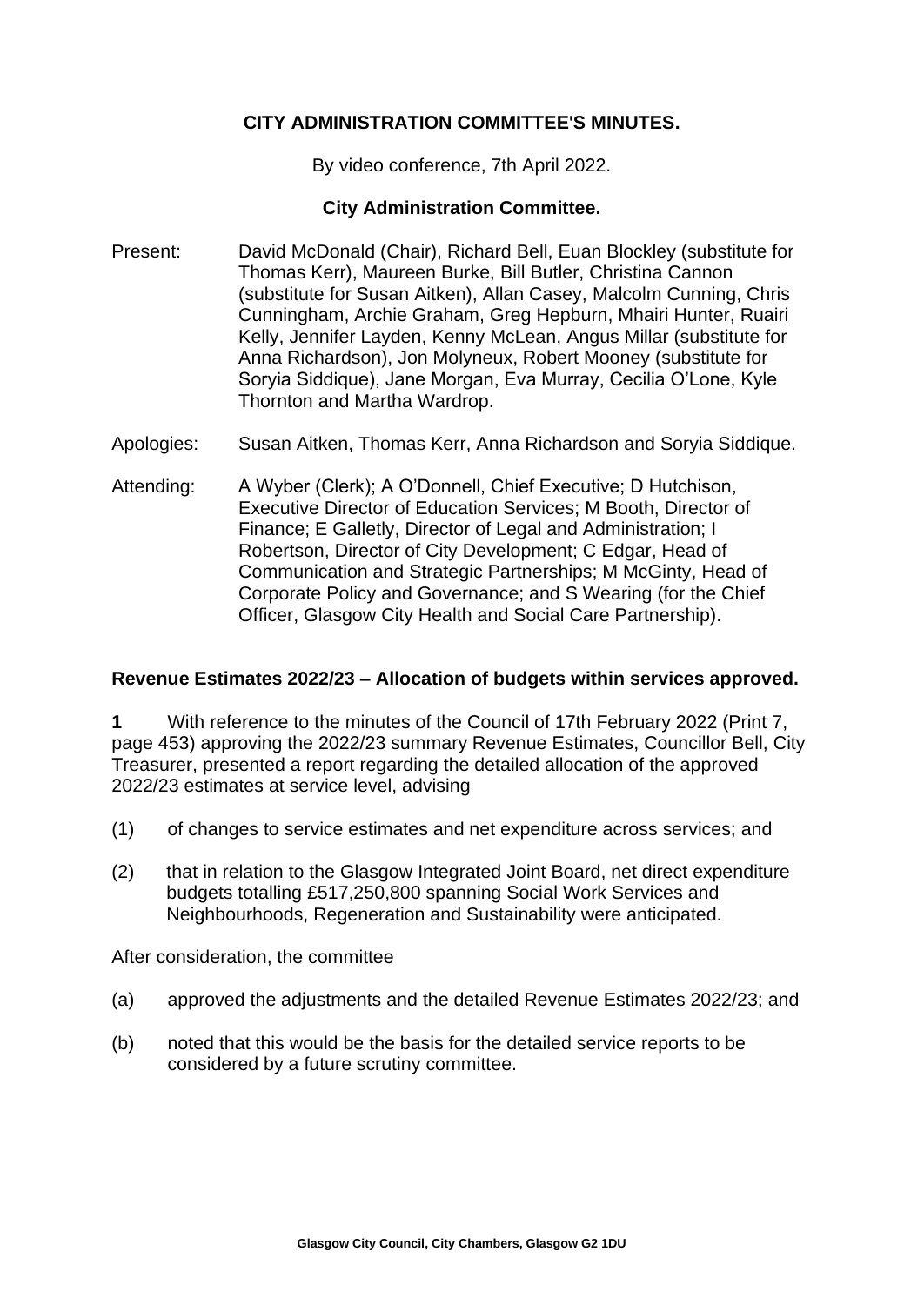# **Works at Water Row (Ward 5) – Award of funding approved – Instruction to Executive Director of Neighbourhoods, Regeneration and Sustainability.**

**2** There was submitted a report by the Executive Director of Neighbourhoods, Regeneration and Sustainability regarding the award of funding for works at Water Row (Ward 5), advising

- (1) of the masterplan for Water Row;
- (2) that the Outline Business Case for the Clyde Waterfront and West End Innovation Quarter had established that City Deal funding would be used to deliver a number of objectives and Water Row had been identified as a City Deal investment priority and realisation of the masterplan was regarded as critical to the regeneration of Central Govan which occupied a strategically important location at the centre of the emerging Glasgow Riverside Innovation District:
- (3) that the redevelopment of Water Row had involved significant abnormal development costs associated with existing ground conditions that had resulted in the need to undertake remediation works and £1.3m of funding had been secured from the Clyde Mission towards the costs;
- (4) that the total cost of the works for Water Row was £24,682,765 and it was proposed that £1,618,314 of City Deal funding be made to Govan Housing Association which would result in the project being fully funded, as detailed in the report; and
- (5) that as the delivery of the project would be by a third party, officers proposed that a grant agreement would be the most appropriate mechanism for the City Deal funding and the grant agreement would be monitored through existing City Deal governance mechanisms.

After consideration, the committee

- (a) approved the award of grant of £1,618,314 to Govan Housing Association; and
- (b) instructed the Executive Director of Neighbourhoods, Regeneration and Sustainability in consultation with the Director of Legal and Administration to agree the detailed terms and conditions in relation to the grant agreement.

## **Glasgow Museums - Repatriation of Artefacts approved.**

**3** Councillor McDonald, Depute Leader of the Council and City Convener for Culture, Vibrancy and International Co-operation, presented a report regarding recommendations by the Working Group for the Repatriation of Artefacts regarding the repatriation of artefacts and the scope for financial support for the repatriation activity, advising that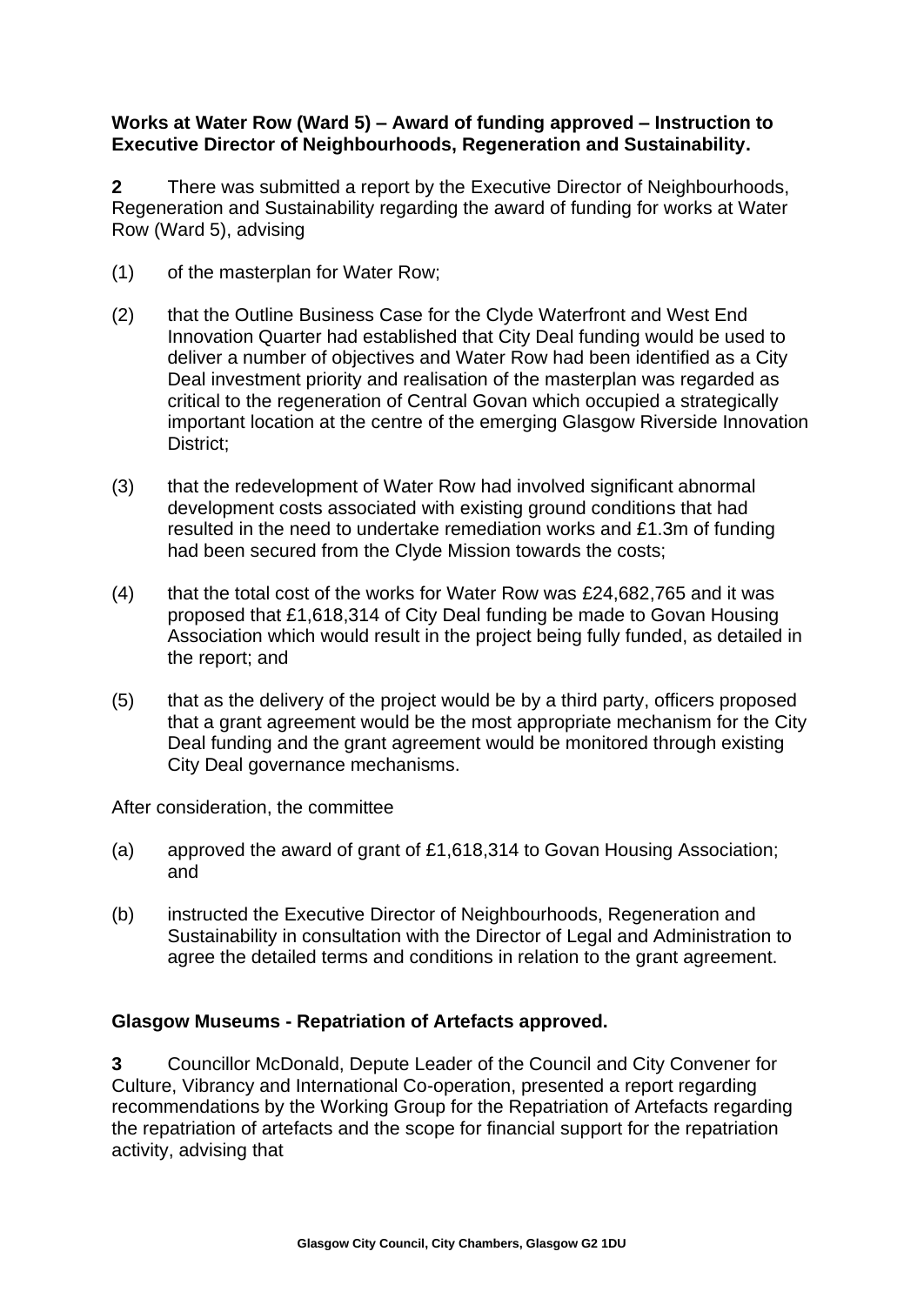- (1) this committee on 19th August 2021 (Print 3, page 181) had agreed to the reestablishment of a cross-party working group on Repatriation and Spoliation of Artefacts and that Glasgow Life, on behalf of the Council, continued a dialogue with the relevant representatives and organisations concerning 8 artefacts, identified to date linked with the sacking of the Benin City in 1897 and that the National Commission of Museums and Monuments (NCMM) of Nigeria, acting on behalf of the Oba of Benin had now requested the repatriation of a total of 17 bronze Benin artefacts and discussions were still to take place with the NCMM about the future use of the collections, as detailed in the report;
- (2) that a formal request had been received from Jaspreet Singh Sukhija, First Secretary of Trade at the High Commission of India in London for the return of 6/7 architectural antiquities from Kanpur, Gwalior and Bihar and a 14th Century ceremonial sword (tulwar) and scabbard from the Deccan and the Indian Government had agreed to meet the full cost of the return of the artefacts to India;
- (3) a formal letter of intent had been received from the descendants of the late Marcella LeBeau on Cheyenne River and Pine Reservations, South Dakota for the return of 25 Lakota cultural items sold and donated to the city's museum collection by George Crager in 1892 and that the LeBeau family had proposed 2 options, as detailed in report for the cost of the repatriation which would cost between £30,000 to £40,000; and
- (4) Glasgow Life's Museums' Collection and Panel had proposed that 8 half-hull ship models designed by Alexander Hall & Co be transferred to the Aberdeen Art Gallery and Museum as these models were of significance and interest to it and that the ship's bell and honours panel which had been gifted to the city by the Royal Navy when HMS Glasgow ship had been decommissioned in 2005, now be returned to the Royal Navy to enable them to be used on board the new HMS Glasgow which would be commissioned in 2026.

After consideration, the committee

- (a) approved
	- (i) the repatriation of cultural items from the civic collection, as detailed in the report; and
	- (ii) the transfer of the ship collection artefacts from the civic collection;
- (b) noted the financial requirements to support the repatriation activity and agreed that the level of financial contribution would be decided by officers on engagement with the claimants where this support was applicable.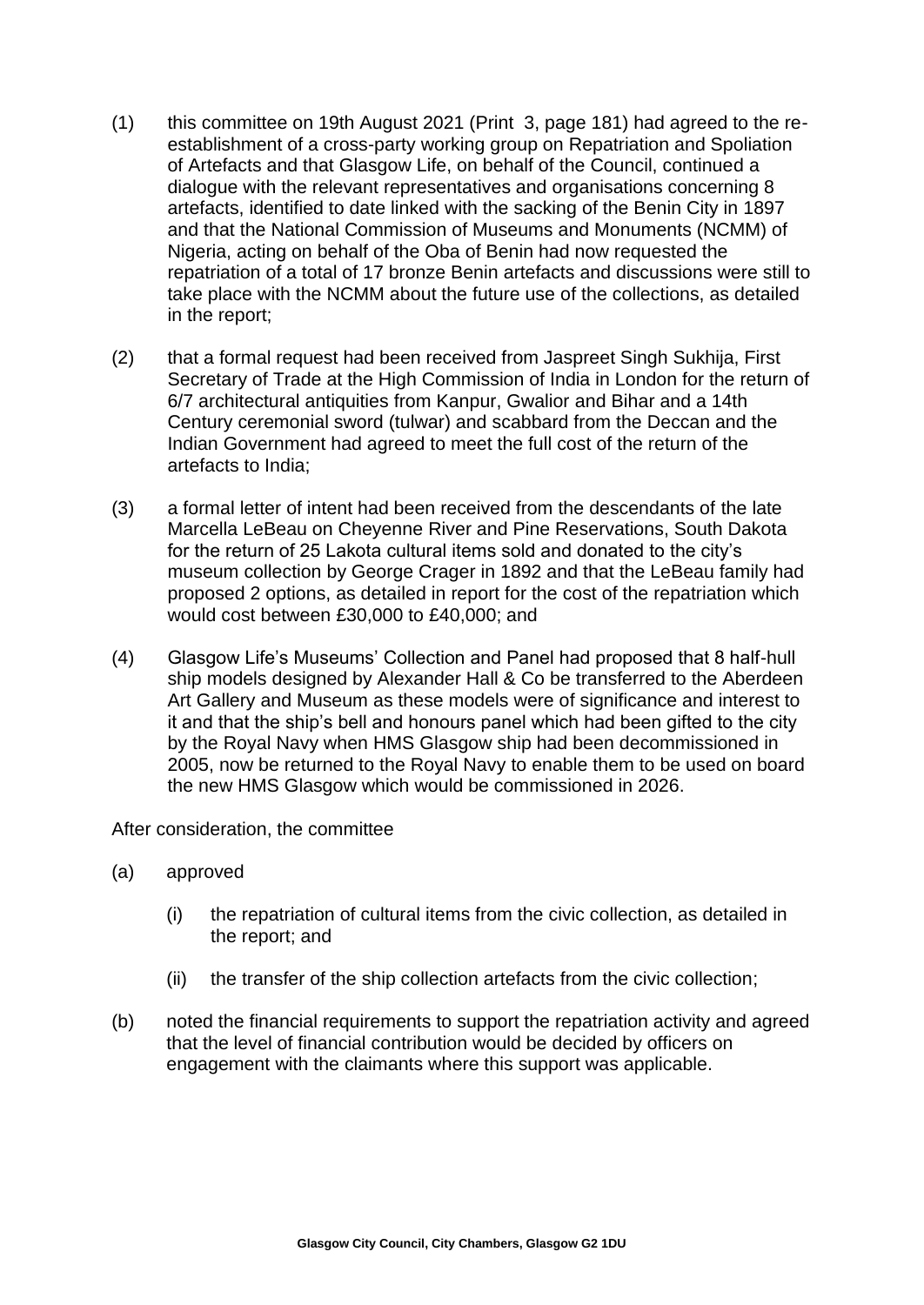# **Free personal and nursing care payments rates, personal expenses allowances and charging policy for 2022/23 approved.**

**4** Councillor Hunter, City Convener for Health and Social Care Integration, presented a report regarding a revised social care charging policy for 2022/23, advising that

- (1) the Scottish Government had decided that the free personal and nursing care payment rates for 2022/23 be increased from £193.50 to £212.85 per week for personal care and from £87.10 to £95.80 per week for nursing care, from 1st April 2022 with the cost of this uplift to Social Work Services of £0.647m being funded by the additional monies provided by the Scottish Government to integration authorities in 2022/23 and that the Department for Work and Pensions (DWP) had increased the minimum personal expenses allowance from £29.30 to £31 per week from 11th April 2022; and
- (2) the social care charging policy, attached as an appendix to the report, set out the Council's Social Work Services charging policy with a focus on nonresidential charging, together with the legislative background to charges for non-residential social care services and described the services to which service user contributions applied, together with minimum income thresholds and tapers, and had been updated to reflect various changes, as detailed in the report.

After consideration, the committee

- (a) approved the revised social care charging policy, as detailed in Appendix A of the report; and
- (b) noted the free personal and nursing care payment rates from 1st April 2022 and the increase in the personal expenses allowance from 11th April 2022.

# **Social Care pay uplift for 2022/23 approved.**

**5** Councillor Hunter, City Convener for Health and Social Care Integration, presented a report regarding a proposed uplift to the providers of Glasgow purchased service contracts for 2022/23, advising that

- (1) the Cabinet Secretary for Health and Social Care had announced on 5th October 2021 that a range of measures and new investment was being put into place nationally to help protect health and social care services over the winter period and to provide longer term improvement in service capacity across the Health and Social Care systems;
- (2) one of the measures announced as part of this investment had been to increase the hourly rate of Adult Social Care staff in commissioned services in the third and independent sectors offering direct care to at least £10.02 per hour from 1st December 2021;